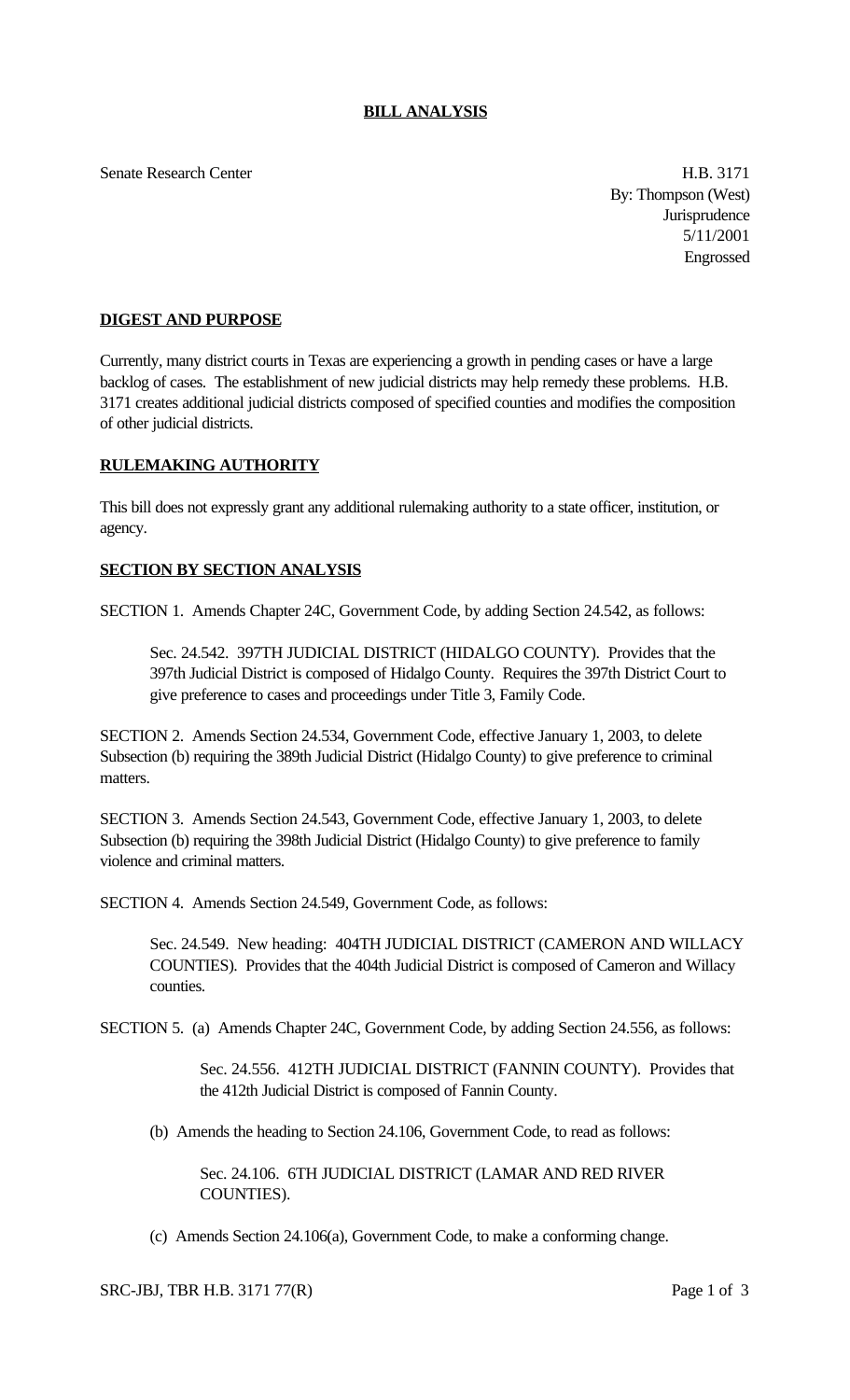(d) Amends the heading to Section 24.482, Government Code, to read as follows:

Sec. 24.482. 336TH JUDICIAL DISTRICT (GRAYSON COUNTY).

(e) Amends Section 24.482(a), Government Code, to make a conforming change.

SECTION 6. Amends Chapter 24C, Government Code, by adding Section 24.557, as follows:

Sec. 24.557. 413TH JUDICIAL DISTRICT (JOHNSON AND SOMERVELL COUNTIES). Provides that the 413th Judicial District is composed of Johnson and Somervell counties.

SECTION 7. Amends Chapter 24C, Government Code, by adding Section 24.558, as follows:

Sec. 24.558. 414TH JUDICIAL DISTRICT (MCLENNAN COUNTY). Provides that the 414th Judicial District is composed of McLennan County.

SECTION 8. Amends Chapter 24C, Government Code, by adding Section 24.560, as follows:

Sec. 24.560. 415TH JUDICIAL DISTRICT (TRAVIS COUNTY). Provides that the 415th Judicial District is composed of Travis County. Requires the 415th Judicial District to give preference to civil cases.

SECTION 9. (a) Amends Chapter 24C, Government Code, by adding Section 24.561, as follows:

Sec. 24.561. 416TH JUDICIAL DISTRICT (PARKER COUNTY). Provides that the 416th Judicial District is composed of Parker County.

(b) Amends Section 32.184(a), Government Code, to authorize the Commissioners Court of Parker County to budget for and pay the judges, rather than judge, of the 43rd and 416th judicial districts an annual salary not to exceed \$7,800 for performing judicial and administrative services.

(c) Amends Section 43.125, Government Code, to provide that the voters of the 43rd Judicial District elect a district attorney who represents the state in all cases before the 43rd and 416th district courts.

(d) Amends Section 152.1901(b), Human Resources Code, to require the juvenile board to elect one of its members as chairman, rather than the district judge is the chairman of the board.

SECTION 10. Amends Chapter 24C, Government Code, by adding Section 24.562, as follows:

Sec. 24.562. 417TH JUDICIAL DISTRICT (COLLIN COUNTY). Provides that the 417th Judicial District is composed of Collin County.

SECTION 11. Repealer: Chapters 24B, C, D, and E, Government Code.

SECTION 12. Amends Chapter 24, Government Code, by adding Subchapter AA, as follows:

## SUBCHAPTER AA. JUDICIAL DISTRICTS

Sec. 24.0001. DISTRICT A-1. Sets forth the counties that Judicial District A-1 is composed of.

Sec. 24.0002. DISTRICT A-2. Sets forth the counties that Judicial District A-2 is composed